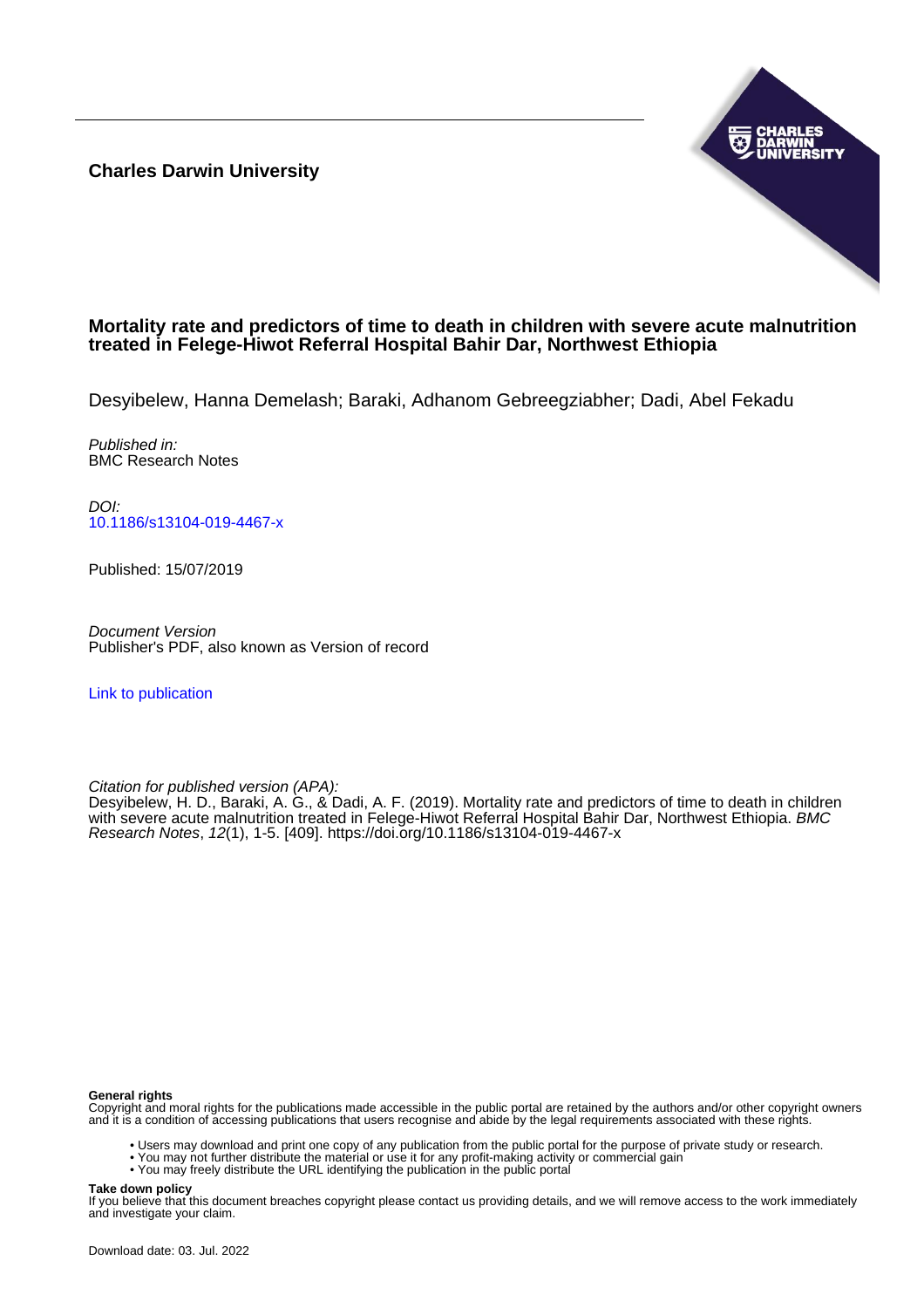# **RESEARCH NOTE**





Hanna Demelash Desyibelew<sup>1</sup>, Adhanom Gebreegziabher Baraki<sup>2\*</sup> and Abel Fekadu Dadi<sup>2,3</sup>

# **Abstract**

**Objectives:** This study aimed to determine mortality rate, time to death and factors affecting the time to death among children with severe acute malnutrition admitted to therapeutic feeding unit of Felege Hiwot Referral Hospital, Bahirdar.

**Result:** A total of 401 children with severe acute malnutrition who were admitted to therapeutic feeding units from September 2012 to January 2016 were included in the study. The incidence of death rate was 8.47% (95% CI 6.11%, 11.65%). The median time to death was 3 days (Inter Quartile Range of 4 days). Children's of age>24 months (AHR = 0.27; 95% CI 0.1, 0.73), fully vaccinated status (AHR = 0.16; 95% CI 0.07, 0.36), HIV infection (AHR = 3.82; 95% CI 1.3, 11.15) and congestive heart failure (AHR = 6.98; 95% CI 2.42, 20.09) were significant predictors of mortality among children admitted for severe acute malnutrition.

**Keywords:** Sever acute malnutrition, Mortality, Time to death

## **Introduction**

In Ethiopia, SAM is the third leading cause of mortality [[1–](#page-5-0)[3\]](#page-5-1) in under-fve children and more than one-fourth of deaths are occurring during hospital admission [[1,](#page-5-0) [4](#page-5-2)]. The mortality rate due to SAM in Ethiopia ranges from 3.8 to 12.5%  $[1-4]$  $[1-4]$  $[1-4]$ . The last four Ethiopian Demographic Health Survey (EDHS) shows an increasing trend in the proportion of children who are severely wasted: 1% in EDHS 2000 [[5\]](#page-5-3), 2% in EDHS 2005 [\[6](#page-5-4)], 3% in EDHS 2011 [\[7](#page-5-5)] and 3% in EDHS 2016 [[8](#page-5-6)]. However, in Amhara region, a steady reduction in severe wasting was observed though it is not adequate  $[6-8]$  $[6-8]$  $[6-8]$ .

Severe acute malnutrition in early life can continue to manifest in the later life and can results in disability, diet related non-communicable diseases, and high economic burden [[9–](#page-5-7)[12\]](#page-5-8). Inversely, improving child nutrition can have a powerful effect across multiple aspects of development, environmental sustainability, and peace and stability  $[10, 13, 14]$  $[10, 13, 14]$  $[10, 13, 14]$  $[10, 13, 14]$  $[10, 13, 14]$ . The continuing burden of high mortality rate was determined by a faulty case management, co-morbidities (TB, HIV), severity of illness at presentation for treatment and geographic and socio-economic changes  $[1-4, 15]$  $[1-4, 15]$  $[1-4, 15]$  $[1-4, 15]$ .

High mortality rate in therapeutic feeding centers is the main challenge of successful treatment outcome in developing countries like Ethiopia and generating a local based data for reason to death is highly important to meet the goal of therapeutic feeding centers. This study tried to identify key characteristics of SAM children with poor outcomes. This study have also estimated the mortality rate, and identifed predictors of death among children admitted in Felege Hiwot Referral Hospital therapeutic feeding unit.

<sup>2</sup> Department of Epidemiology and Biostatistics, College of Medicine

Full list of author information is available at the end of the article



© The Author(s) 2019. This article is distributed under the terms of the Creative Commons Attribution 4.0 International License [\(http://creativecommons.org/licenses/by/4.0/\)](http://creativecommons.org/licenses/by/4.0/), which permits unrestricted use, distribution, and reproduction in any medium, provided you give appropriate credit to the original author(s) and the source, provide a link to the Creative Commons license, and indicate if changes were made. The Creative Commons Public Domain Dedication waiver ([http://creativecommons.org/](http://creativecommons.org/publicdomain/zero/1.0/) [publicdomain/zero/1.0/](http://creativecommons.org/publicdomain/zero/1.0/)) applies to the data made available in this article, unless otherwise stated.

<sup>\*</sup>Correspondence: adsh04@gmail.com

and Health Sciences, University of Gondar, Gondar, Ethiopia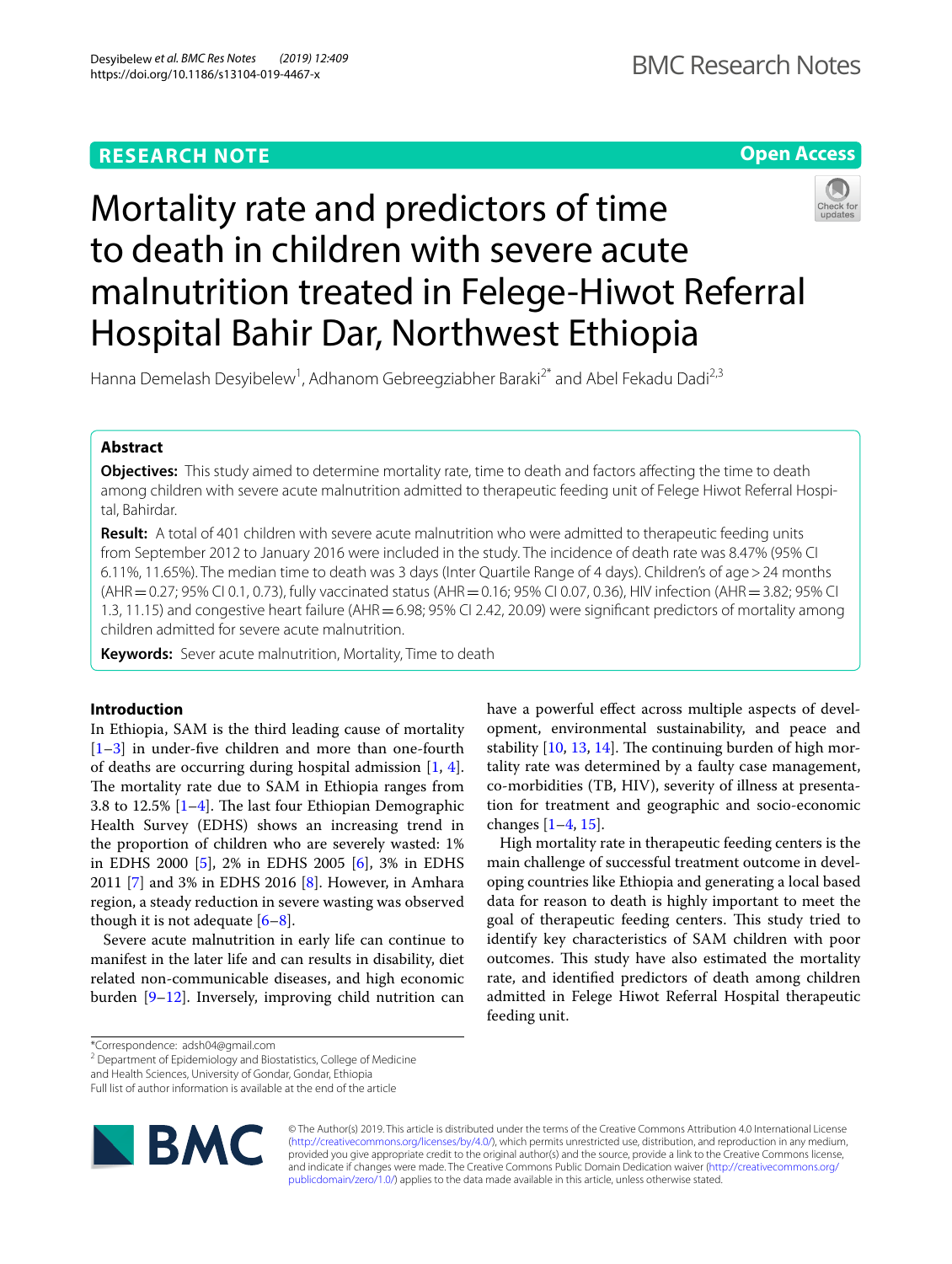## **Main text**

## **Methods**

Retrospective record review of under-fve children's admitted at Felege Hiwot Specialized Hospital therapeutic feeding center was done. We included all underfve children with severe acute malnutrition who were admitted and treated at the inpatient therapeutic feeding unit from September 2012 to January 2016. The Hospital serves for more than 5 million people since 1962. Children's with age 6 to 59 months who presented with a nutritional bilateral pitting edema and/or weight for height Z-scores (WHZ)  $<-3$  standard deviations (SD) were involved in the chart review.

The minimum sample size required using an exponential model considering the following assumptions; type I error 5%, power of 90% and Children older than 3 years [AHR =  $0.67$ ] [\[16](#page-5-13)] was 366. After adding a 10% contingency for missing and incomplete data, we have got 403. However, we found a record for only 401 children's between September 2012 to January 2016 and we included all of them in the study. We used the following STATA 14 command for determining the sample size.

## Power exponential, hratio (0.69) effect (hratio) power (0.9) nratio(2)

A well designed and pre-tested data extraction form was used to extract a required information from a patient card. A 2 day practical training was given for data collectors on the objective of the study, how to review registration log books and patient's chart, and confdentiality of the data. Health professionals working with a pediatric ward were involved in extracting the data under a principal investigators close supervision.

The collected data were checked for inconsistencies, coding error, completeness, accuracy, clarity and missing values. Summary measures such as counts, percentages, medians, Inter-Quartile ranges, means, and standard deviations were generated. Time to death was defned as the time from the start of treatment to death while he/she was in the program. Censored was declared when the children was not died until the end of our follow up or cured or drop out of treatment or transferred to another treatment center.

Log rank test was applied to compare survival time. The parametric survival analysis using Gompertz regression was used to identify predictors of time to death. Crude and adjusted hazard ratios with their 95% confdence interval (CI) were estimated and P-value less than 0.05 were used to declare the presence of signifcant association. All statistical analysis was done using Stata 14.0.

## **Result**

## *Socio‑demographics, co‑morbidity treatment related characteristics*

A total of 401 children with severe acute malnutrition were admitted to therapeutic feeding units from September 2012 to January 2016. Out of these 401 reviewed records, 223 (55.6%) were male. Majority 255 (63.6%) of the children were between the age of 6 to 24 months. The median age was 20 months  $(IQR=20)$ . Two hundred ffty-three (63.1%) of the children had sever wasting and the other 148 (36.9%) had edema. Majority of wasted (92.9%) and edematous (86.5%) SAM children had complications at admission. Diarrhea (36.2%) and pneumonia (39.2%) were the most prevalent co-morbidities (Table [1](#page-2-0)).

Most of the children have received routine medications. The most commonly administered routine medications were ampicillin and gentamycin 303 (75.6%), vitamin-A 285 (71%) and folic acid 381 (95%). Large proportion, 116 (80%) of children who presented with diarrhea have received Zinc in addition to routine medications. Across

<span id="page-2-0"></span>**Table 1 Baseline socio-demographics and co-morbidity characteristics of SAM children admitted at Felege Hiwot Referal Hospital therapeutic feeding center, Northwest, Ethiopia, 2016 (n=401)**

| <b>Variables</b>       | Category                 | Death<br>frequency (%) | Censored<br>frequency (%) |
|------------------------|--------------------------|------------------------|---------------------------|
| Sex                    | Male                     | 26 (11.66)             | 197 (88.34)               |
|                        | Female                   | 8 (4.49)               | 170 (95.51)               |
| Age                    | $6 - 24$                 | 26 (10.20)             | 229 (89.80)               |
|                        | $25 - 59$                | 8(5.48)                | 138 (94.52)               |
| Residence              | Urban                    | 9(7.2)                 | 116 (92.8)                |
|                        | Rural                    | 25 (9.06)              | 25 1 (90.94)              |
| Breast feeding         | Yes                      | 31 (8.18)              | 348 (91.82)               |
|                        | No                       | 3(13.64)               | 19 (86.36)                |
| Vaccination for<br>age | Unvaccinated/<br>partial | 21 (28.38)             | 53 (71.62)                |
|                        | Fully vaccinated         | 13 (3.98)              | 314 (96.02)               |
| Diarrhea               | Yes                      | 13 (8.97)              | 132 (91.03)               |
|                        | No                       | 21 (8.20)              | 235 (91.80)               |
| Tuberculosis           | Yes                      | 6(16.22)               | 31 (83.78)                |
|                        | <b>No</b>                | 28 (7.69)              | 336 (92.31)               |
| HIV                    | Yes                      | 7(26.92)               | 19 (73.08)                |
|                        | No                       | 27(7.20)               | 348 (92.8)                |
| Pneumonia              | Yes                      | 18 (11.46)             | 139 (88.54)               |
|                        | <b>No</b>                | 16(6.56)               | 228 (93.46)               |
| URTI                   | Yes                      | 5(14.72)               | 29 (85.28)                |
|                        | <b>No</b>                | 29 (7.90)              | 338 (92.10)               |
| Measles                | Yes                      | 7(17.07)               | 34 (82.93)                |
|                        | <b>No</b>                | 23 (6.59)              | 326 (93.41)               |
| CHF                    | Yes                      | 6(20.69)               | 23 (79.31)                |
|                        | <b>No</b>                | 28 (7.53)              | 344 (92.47)               |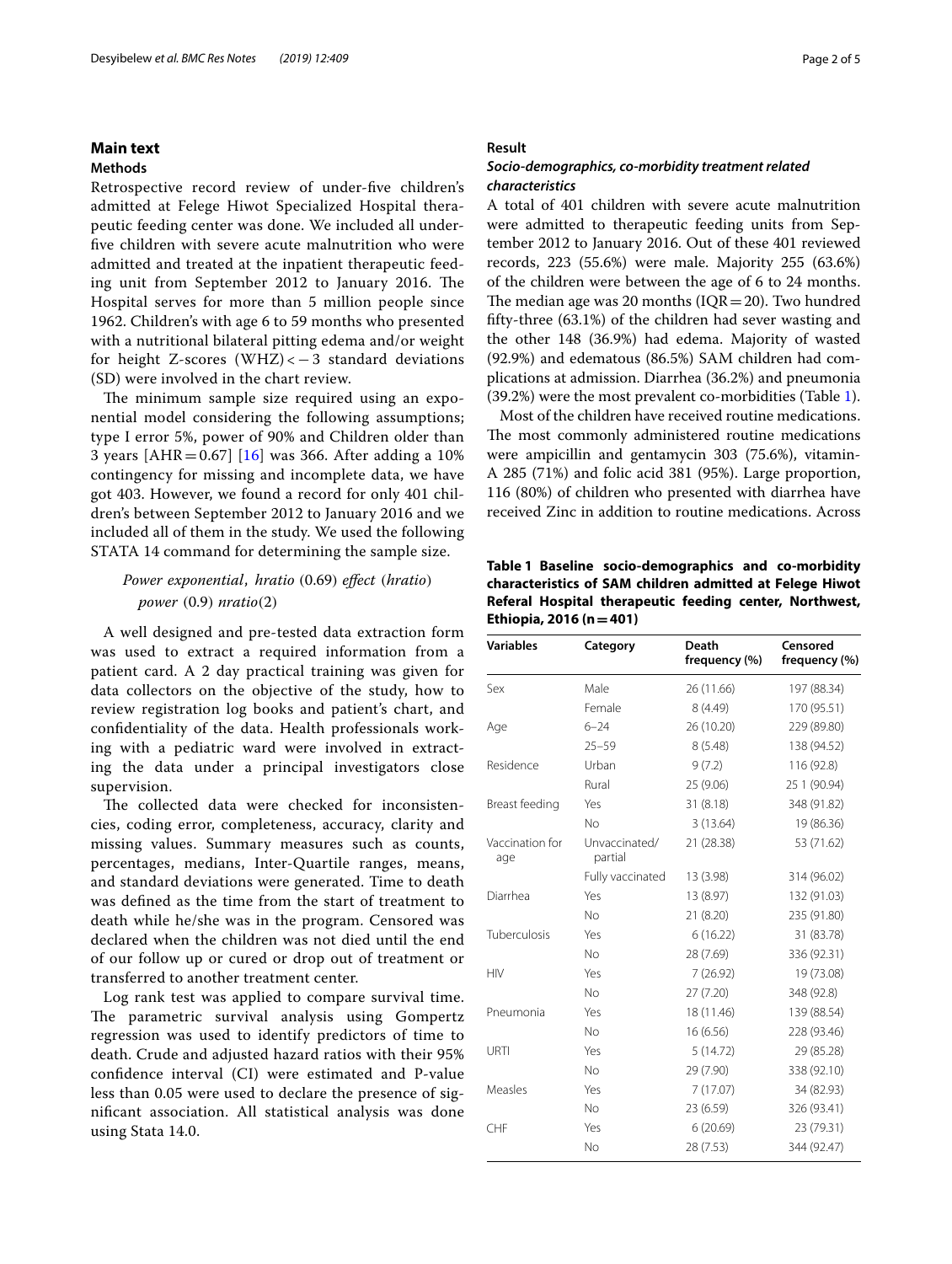the treatment time diferent therapeutic foods were given. F75 was given for 393 (98%); F100 dilute was given for 315 (78.6%) and F100 was given for 273 (68%) of the children. All the children were fed 6 times per day.

### *Mortality rate and predictors of time to death*

We estimated a mortality rate of 8.47% (95% CI: 6.11, 11.65). The median time to death was 3 days (IQR 4 days). The cumulative hazard estimate of death was found to be higher among HIV infected children when compared to their counter parts (Fig. [1\)](#page-3-0).

The overall Schoenfeld global test of the full model was checked for Proportional Hazard (PH) assumption and it was met (P-value  $=$  0.5034). Different models with different distributional assumptions were also compared to identify the best model and fnally a model with the lowest AIC, which is the parametric survival test with Gompertz distribution was used to generate the estimates. In bi-variable parametric survival Gompertz regression; sex, age, vaccination status, tuberculosis, HIV/AIDS, pneumonia, URTI, measles and CHF were found to be a signifcant predictors of time to death at a P value<0.2. However, in the fnal multivariable model; age, vaccination status, HIV/AIDS, and CHF were signifcantly associated with time to death.

The hazard of death among children above 2 years old was 73% (AHR=0.27; 95% CI 0.1, 0.73) reduced as compared to those under 2 years. Fully vaccinated children had 84% (AHR=0.16; 95% CI 0.07, 0.36) lower hazard of death as compared to unvaccinated/partially vaccinated children. HIV infected children had 3.82 (AHR=3.82; 95% CI 1.3, 11.15) times higher hazard of death as compared to their counter parts. Children who had congestive heart failure had 6.98 (AHR=6.98; 95% CI 2.42,

<span id="page-3-0"></span>

20.09) times higher hazard of death as compared to those children without congestive heart failure (Table [2](#page-4-0)).

### **Discussion**

Thirty-four under-five children (8.47%) were died during the follow up period. The median time to death after admission was 3 days. Factors like age, vaccination status, HIV/AIDS, and CHF were signifcantly associated with time to death in children with severe acute malnutrition admitted for therapeutic feeding unit.

A death rate that we have estimated is expected according to the minimum international standard of acute malnutrition management  $\begin{bmatrix} 8 \end{bmatrix}$  and it is lower than a study conducted in Uganda  $[6]$  $[6]$  and Zambia  $[11]$  $[11]$  but it is higher than a study conducted in southern Ethiopia  $[17]$  $[17]$ . The possible reason for this discrepancy could be variation in compliance to the standard treatment guideline or and severity of malnutrition at the time of their admission.

The median time to death was 3 days after admission. This finding is faster when compared with a study con-ducted in Jimma university specialized hospital [\[18](#page-5-16)]. But our fnding is consistent with other several studies that reported a high death rate at early period of admission  $[6, 19, 20]$  $[6, 19, 20]$  $[6, 19, 20]$  $[6, 19, 20]$  $[6, 19, 20]$ . This might be correlated with late presentation of the children to the therapeutic feeding center or presentation with severe condition or diference in patient profile or it might be related with an in efficient case management at the health facilities, which all of this patient and health services related characteristics might afect children's response to the treatment.

Children under the age of 24 months had higher hazard of death as compared to their counter parts. This finding was in agreement with other studies [\[5](#page-5-3), [18](#page-5-16), [21](#page-5-19)], the possible reason could be these children were more likely to have a less developed immunity, less likely to adequately respond for the treatment, more likely to develop infection and to have inadequate nutrition. Unvaccinated/ partially vaccinated children had higher hazard of death as compared to those fully vaccinated. This could be due to the occurrence of more vaccine preventable co-morbid situations like measles and diarrheal disease that facilitate the risk of death among children who were unvaccinated than fully vaccinated [\[22\]](#page-5-20).

We found HIV co-infected children to have higher hazard of death as compared to their counterparts. This finding is consistent with other studies  $[6, 18, 21, 23]$  $[6, 18, 21, 23]$  $[6, 18, 21, 23]$  $[6, 18, 21, 23]$  $[6, 18, 21, 23]$  $[6, 18, 21, 23]$ , this could be due to the fact that children's with HIV infection are more likely to have chronic diarrhea that impairs nutrient absorption or it could be due to other opportunistic oral lesions that makes feeding difficult  $[24]$  $[24]$  $[24]$ .

The hazard of death among children with CHF was higher when compared with children with no CHF, which also published in other similar study [\[18\]](#page-5-16). Weak pulse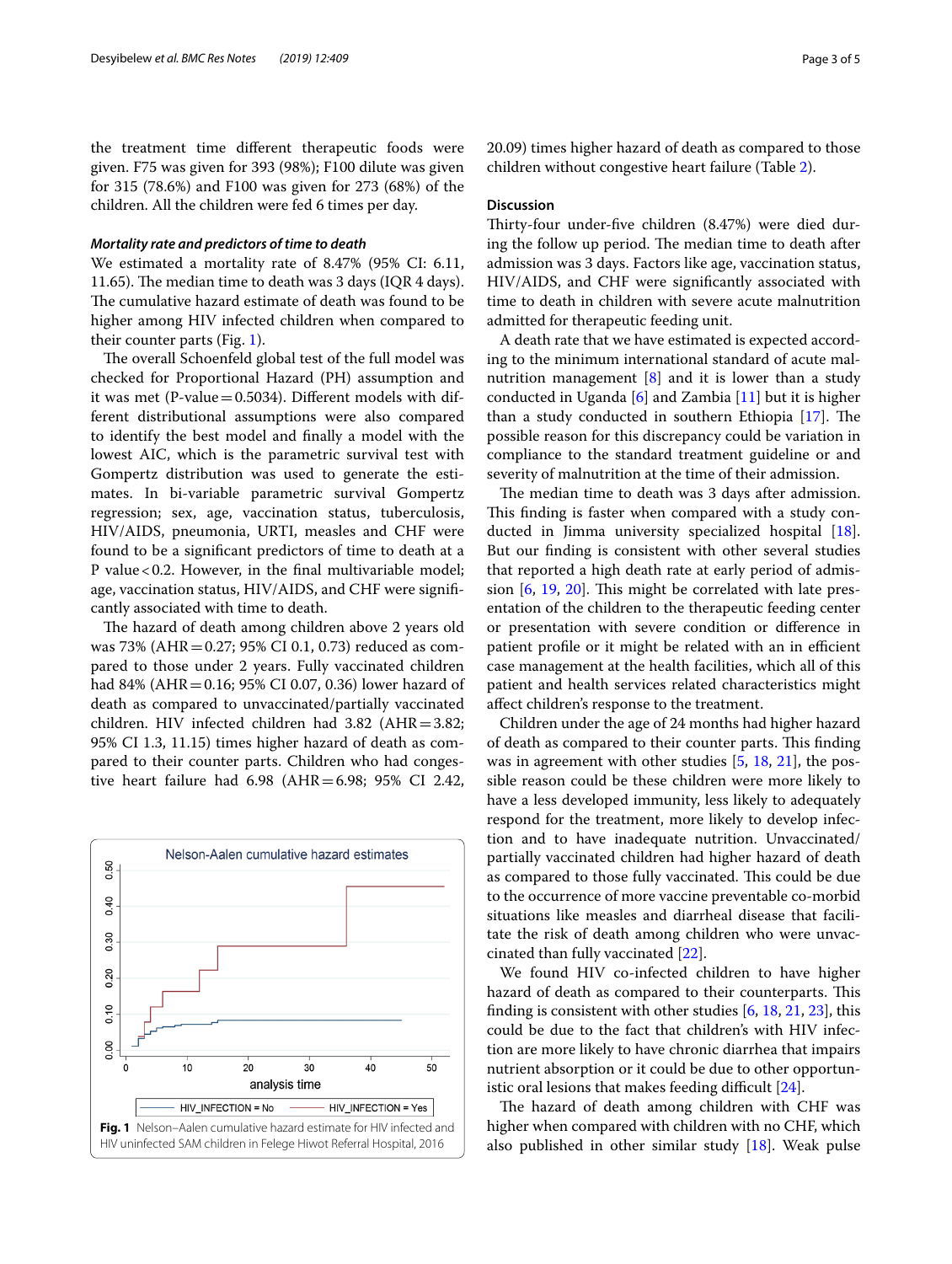| <b>Variables</b>                                                | <b>Died</b> | Censored    | CHR (95% CI)      | AHR (95% CI)         |
|-----------------------------------------------------------------|-------------|-------------|-------------------|----------------------|
|                                                                 | Number (%)  | Number (%)  |                   |                      |
| Sex                                                             |             |             |                   |                      |
| Male                                                            | 26 (11.66)  | 197 (88.34) | 1                 | $\mathbf{1}$         |
| Female                                                          | 8 (4.49)    | 170 (95.51) | 0.37(0.17, 0.81)  | 0.39(0.16, 1.00)     |
| Age group                                                       |             |             |                   |                      |
| $6 - 24$                                                        | 26 (10.20)  | 229 (89.80) | $\mathbf{1}$      | $\mathbf{1}$         |
| $25 - 59$                                                       | 8(5.48)     | 138 (94.52) | 0.47(0.21, 1.04)  | $0.27(0.10, 0.73)$ * |
| Vaccination status                                              |             |             |                   |                      |
| Unvaccinated/partial                                            | 21 (28.38)  | 53 (71.62)  | 1                 | -1                   |
| Fully vaccinated                                                | 13 (3.98)   | 314 (96.02) | 0.12(0.06, 0.24)  | $0.16(0.07, 0.36)^*$ |
| Tuberculosis                                                    |             |             |                   |                      |
| No                                                              | 28 (7.69)   | 336 (92.31) | $\mathbf{1}$      | $\mathbf{1}$         |
| Yes                                                             | 6(16.22)    | 31 (83.78)  | 1.94 (0.80, 4.69) | 0.91(0.27, 3.11)     |
| $\ensuremath{\mathsf{H}}\xspace\ensuremath{\mathsf{IV}}\xspace$ |             |             |                   |                      |
| No                                                              | 27 (7.20)   | 348 (92.8)  | 1                 | 1                    |
| Yes                                                             | 7(26.92)    | 19 (73.08)  | 3.54 (1.54, 8.14) | $3.82$ (1.3, 11.15)* |
| Pneumonia                                                       |             |             |                   |                      |
| No                                                              | 16(6.56)    | 228 (93.46) | $\mathbf{1}$      | $\mathbf{1}$         |
| Yes                                                             | 18 (11.46)  | 139 (88.54) | 1.73 (0.88, 3.39) | 2.00 (0.88, 4.56)    |
| URTI                                                            |             |             |                   |                      |
| No                                                              | 29 (7.90)   | 338 (92.10) | 1                 | 1                    |
| Yes                                                             | 5(14.72)    | 29 (85.28)  | 2.11 (0.82, 5.47) | 2.42 (0.76, 7.72)    |
| Measles                                                         |             |             |                   |                      |
| No                                                              | 23 (6.59)   | 326 (93.41) | 1                 | $\mathbf{1}$         |
| Yes                                                             | 7(17.07)    | 34 (82.93)  | 2.43 (1.04, 5.66) | 0.73 (0.27, 1.99)    |
| CHF                                                             |             |             |                   |                      |
| No                                                              | 28 (7.53)   | 344 (92.47) | 1                 | -1                   |
| Yes                                                             | 6(20.69)    | 23 (79.31)  | 3.51 (1.45, 8.47) | 6.98 (2.42, 20.09)*  |

## <span id="page-4-0"></span>**Table 2 The bi-variable and multivariable parametric gompertz regression analysis of time to death among children with SAM at Felege Hiwot Specialized Hospital Northwest, Ethiopia**

 $*$  P value < 0.05

volume that is common in CHF patients [\[19](#page-5-17)] and pulmonary congestion that could be worsened by a high energy feeding [\[25](#page-5-23)] might increase their risk and time of death.

According to the fndings of this study the mortality rate is  $<$  10% which is appreciable for meeting the minimum international standard of acute malnutrition management, but further efforts also shall be done to reduce risk of death even more. Therefore especial attention shall be given for children who are under 2 years of age, HIV infected and those with heart failure. Full vaccination also must be enhanced to reduce death alongside with the mentioned risk reduction.

## **Conclusion**

The death rate in the study area is within the acceptable range but most of deaths occur early after admission. We found that children in younger, those unvaccinated, and those who had HIV infection and congestive heart failure were died faster as compared to their counterparts. So emphasis must be given for newly admitted children and those with the identifed risk factors.

## **Limitations**

The possible limitation of this study is that since it is a record review, it failed to consider a broad range of factors like socio-demographic characteristics, biochemical and patient management related factors that we might introduced a high array of missing confounders. As such, the interpretation and application of the fnding for decision and policy direction should account for these inherent limitations of the study.